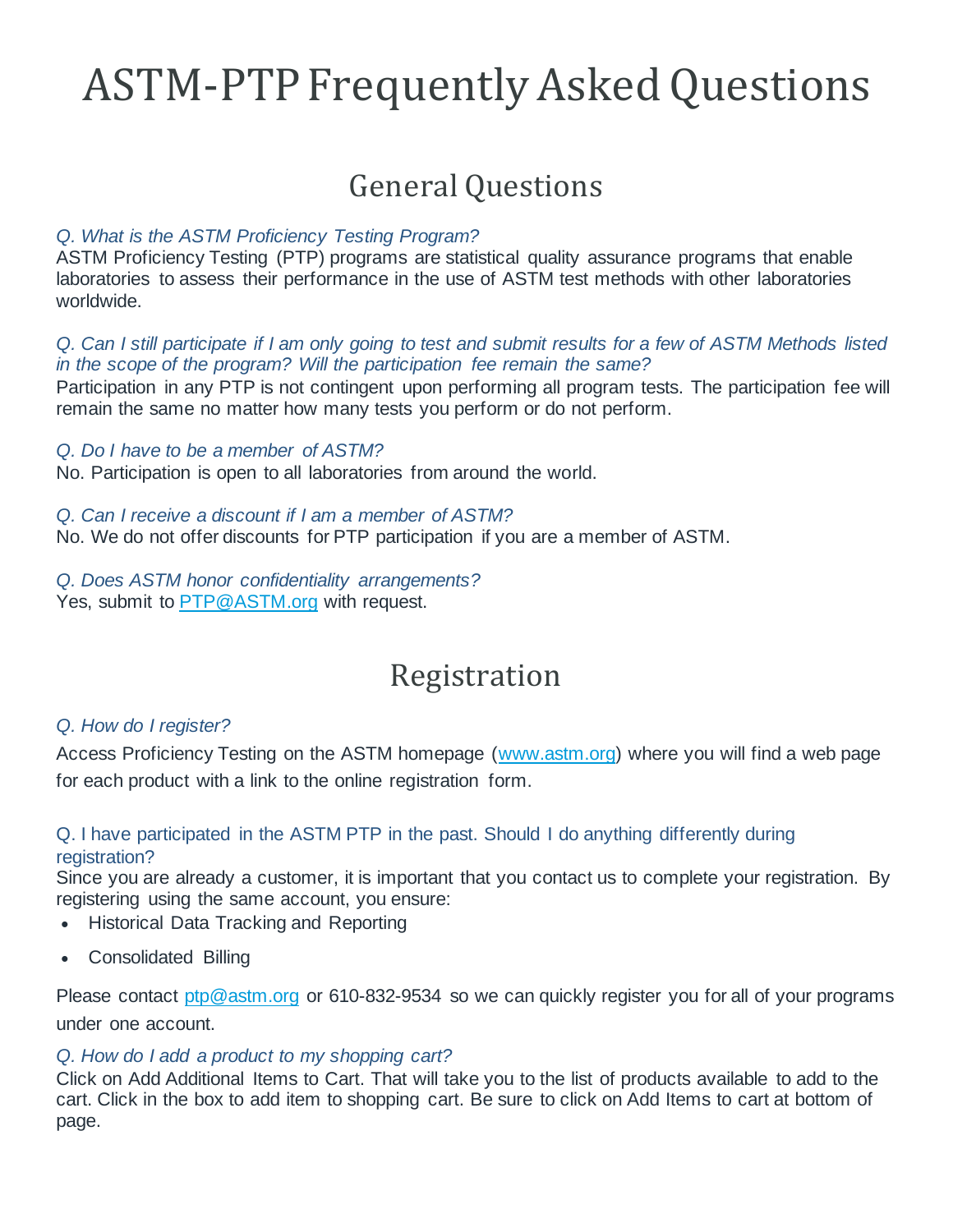# *Q. How do I delete a product from my shopping cart?*

Click on Remove Items from Cart - that will take you to the list of products in your shopping cart - click on the item to remove it from the cart, then click Remove Items.

# *Q. I have multiple labs to register. How should I handle the registration?*

If you have more than one lab to register, you must fill out separate registrations forms for each participating location. This is necessary in order to document shipping information for each participating facility.

# *Q. I want to register for a program, but it looks as if I missed the first test cycle. Can I still sign up?*

Yes. You can still register for a program if you have missed the first test cycle. Please follow the instructions on the online registration form.

# *Q. What is the difference between Bill to address, Ship to address and Third Party Shipping information?*

- The Bill to address is where your receipts/invoices will be mailed
- The Ship to address is where your samples will be delivered (can be the same as your bill to address, but we can not accept any P.O. boxes in the Ship to fields)
- The Third Party Shipping information is required for labs outside the United States only. Those labs outside the United Sates have the following options for delivery of samples:
	- o Ship through a third party shipping agent. Provide ASTM with the complete address and phone number of your designated U.S. Trans-Shipping Agent who will be responsible for shipping samples from the U.S. to your facility. Participants are responsible for making financial and shipping arrangements to receive samples directly with your shipping agent.
	- o Ship directly from sample distributor via UPS, DHL, or FEDEX. Provide ASTM with your shipping account number to cover shipping charges. Check that your carrier will deliver test materials to your location.

# *Q. What is ASTM International's shipping policy?*

The program participation fee includes the shipment of the sample material to all participating labs in the United States. The participation fee for the programs listed below also include the shipment of samples to all labs outside the United States. All other products for laboratories outside the United States require the lab to provide a freight forwarder or courier information.

- Determination of Gold in Bullion
- Flammability
- Multiplastics (ASTM and ISO)
- Polyethylene
- Thermal Analysis of Plastics
- Elemental Analysis of Thermoplastics
- Textiles
- Yarns and Threads
- Knit Fabrics

*Q. The system is telling me the product I am selecting may be hazardous - what does this mean?* Some couriers will not ship hazardous materials (HAZMAT). Be sure that the freight forwarder or courier that you use will deliver hazardous materials to your location. The following products may be and/or are hazardous: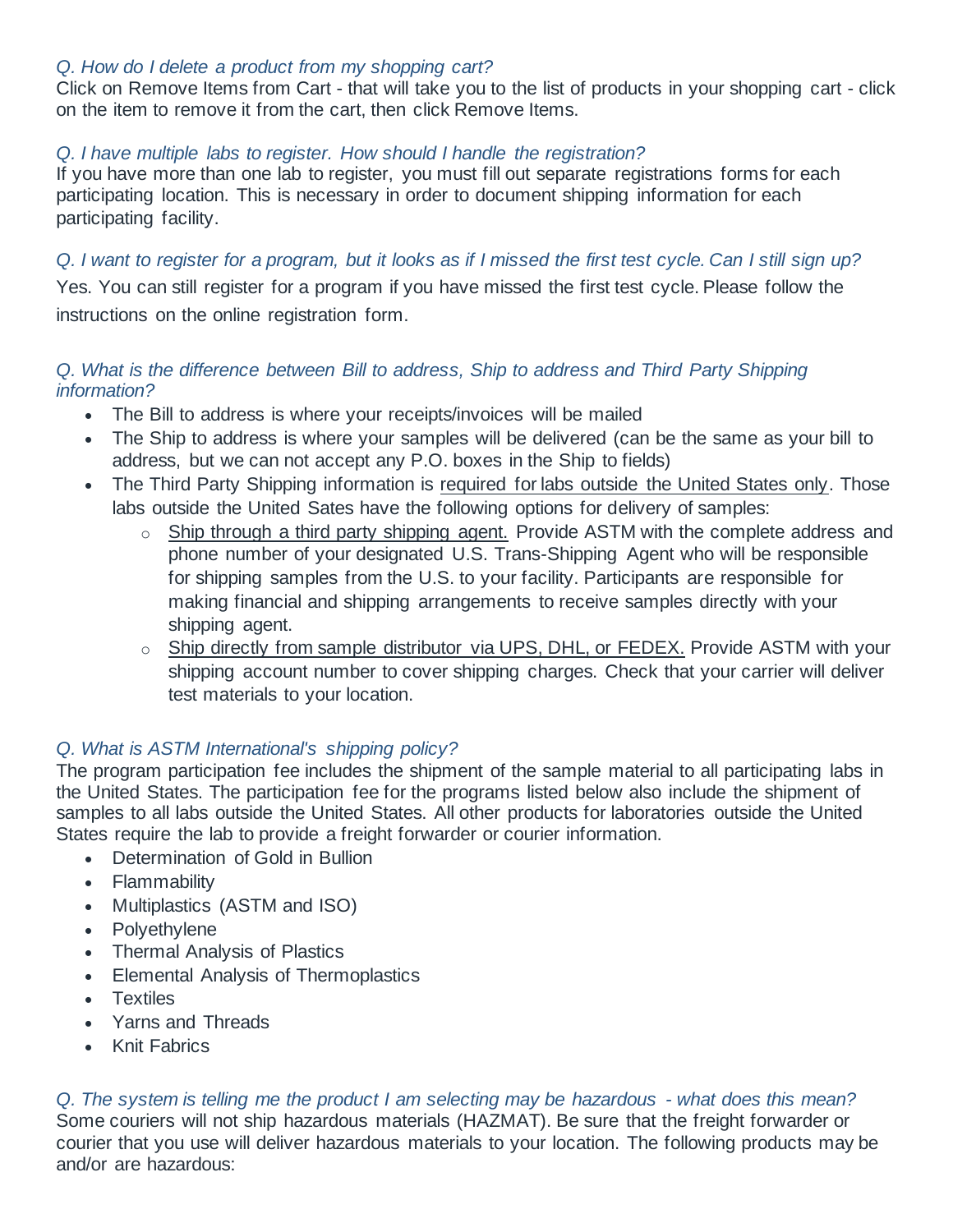- #2 Diesel Fuel
- Aromatic Hydrocarbons
- Aviation Turbine Jet Fuel
- Crude Oil
- Fuel Ethanol
- General Gas Oils
- **Motor Gasoline**
- Octane
- Reformulated Gasoline
- Ultra Low Sulfur Diesel

# *Q. What is the "Invoice" payment type?*

When you select "invoice" as a payment type - an invoice will be mailed to your billing address within a few weeks - ASTM International payment terms are Net 30 Days.

# *Q. What methods of payments are acceptable?*

The different methods of payment include:

- Credit Card Visa, American Express and MasterCard
- Check/Money Order Payable to ASTM International in U.S. dollars (drawn on a U.S. bank)
- Electronic Funds Transfer

# *Q. Is it safe to use my credit card?*

Our website is secure. We use HTTPS (Secure HTTP) Protocol to ensure that ordering information is sent directly to ASTM, and that only ASTM can decode it. Of course you can place your order over the telephone by calling (610) 832-9534 Monday through Friday, 8:30 am . 4:30 pm EST.

*Q. I chose the Electronic Funds Transfer as my form of payment. What is your bank information?* Please send payment to:

*BB&T Routing Number: 031309123 Swift Code: BRBTUS33 Account Number: 000001390004241750 2501 Wooten Blvd SW Wilson, NC 27893*

*Contact Phone: 800 774 8179*

# *Q. Will I receive a receipt/invoice?*

After your register and submit your online order, an email notification will be sent to the email address you provided in your order. This email notification is your receipt. Please contact ASTM-PTP at [ptp@astm.org](mailto:ptp@astm.org) or 610-832-9534 if you have not received your receipt after submitting your order online.

# *Q. I just received my receipt and noticed that I have made an error (address, email address, PTP product). How do I change this?*

If you noticed an error with your online order, please contact ASTM-PTP at [ptp@astm.org](mailto:ptp@astm.org) or 610-832-9534 and notify us of any corrections needed.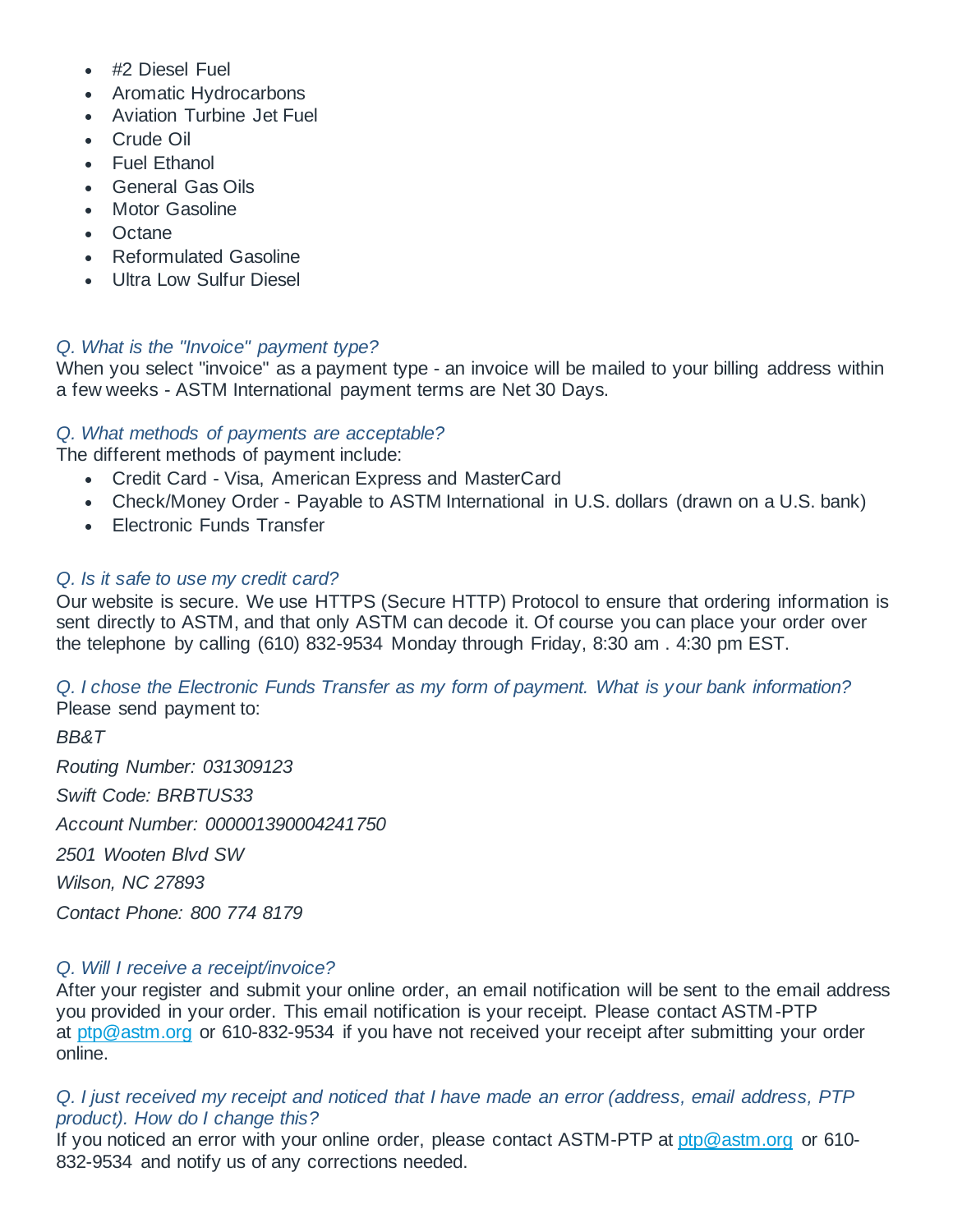*Q. I have just signed up for a program, do I need to do anything else for registration?*

No. Once you have filled out and submitted the online registration form, your lab is now signed up for the ASTM proficiency program(s). If there are any issues with your order, someone from ASTM-PTP will be in contact with you.

# After Registering

*Q. I have already signed up for a program(s), but I would like to add additional programs.* Please contact [ptp@astm.org](mailto:ptp@astm.org) or 610-832-9534 so we can register your lab for any additional programs.

#### *Q. When will I receive my first sample?*

Samples are shipped during the month of the test cycle. This information is available on the ASTM website [\(www.astm.org\)](https://www.astm.org/index.html) under Proficiency Testing.

#### *Q. How do I get to my interactive data entry form?*

You will receive an email from [ptp@astm.org](mailto:ptp@astm.org) during the week the sample is scheduled to ship, advising you to access the PTP portal.

#### *Q. My sample was scheduled to ship this month, but I have not received it yet. What should I do?*

If you received your email notification from [ptp@astm.org](mailto:ptp@astm.org) regarding the sample shipment and you still have not received the sample, please allow one week for delivery of your sample. If it has been more than one week, please contact ASTM-PTP at [ptp@astm.org](mailto:ptp@astm.org) for tracking information.

## *Q. I have received my sample, but I have not received the samples sent email notification. How should I proceed?*

Please check your email for the samples out notification from  $ptp@astm.org$ . The links are typically sent out before the sample is delivered to you. If you feel as if you did not receive the email, please contact ASTM-PTP at [ptp@astm.org](mailto:ptp@astm.org)

#### *Q. I have some questions regarding testing/procedures?*

Please download and read over the test instructions for further clarification. If you still have questions, please contact ASTM-PTP at [ptp@astm.org.](mailto:ptp@astm.org)

#### *Q. When are the test results due to ASTM?*

Your test results are due to ASTM eight weeks after the sample has been shipped. To find these dates, please see your interactive data form or the samples out email notification from ASTM-PTP.

# Data Entry

#### *Q. I am entering data online and have received an error message after inputting a result. It will not allow me to save my data. What does this mean?*

The fields where you enter your data are set with validation rules. You will receive this error message if you are not entering your data point as per the ASTM Test Method. Please refer to the reporting section of the ASTM Test Method for the correct reporting measurement.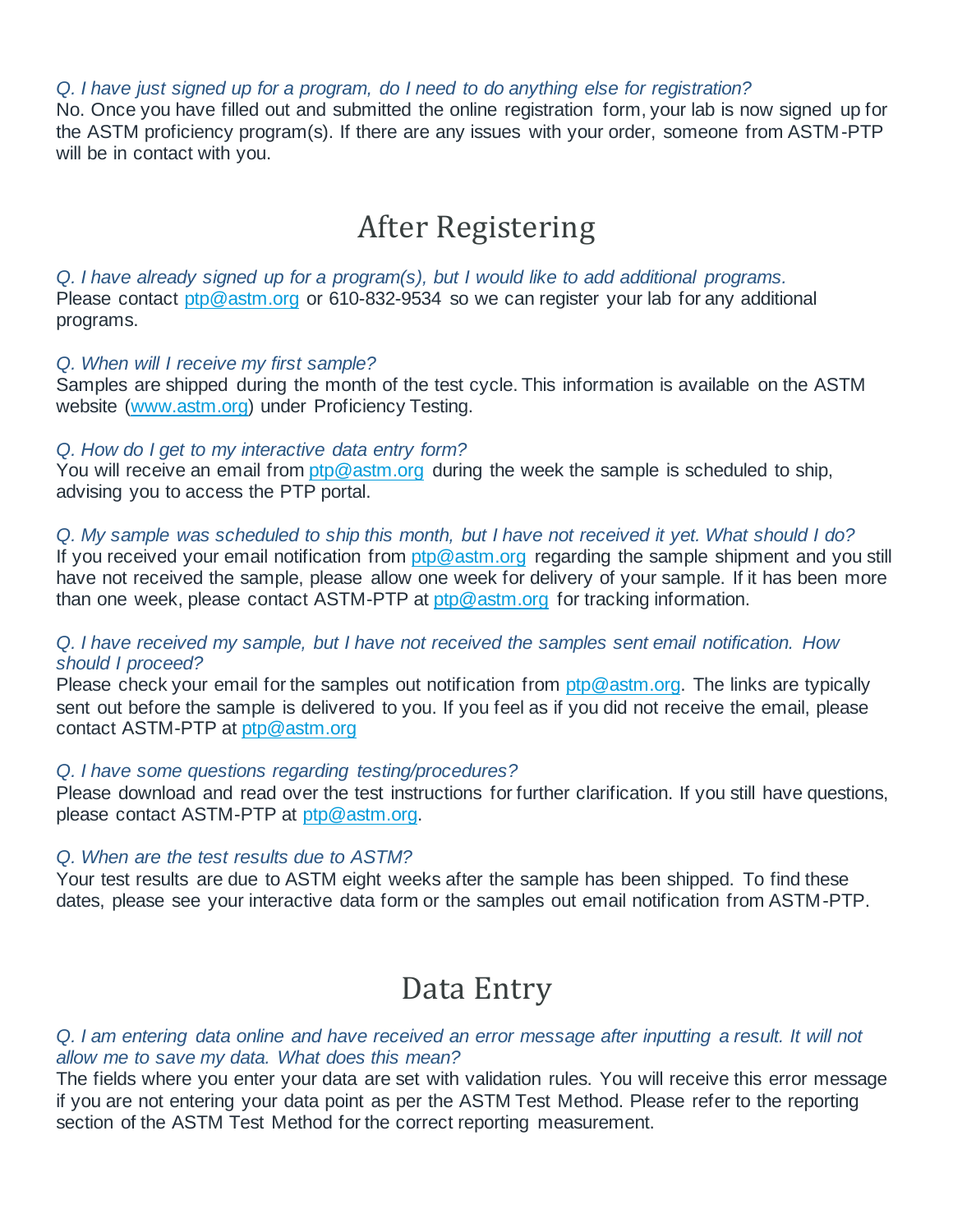### *Q. How do I successfully submit my data to ASTM after entering?*

When are finished entering and saving your data on the interactive data entry form, you must click on the *Finish and Submit to ASTM button*. Once you click on this button, you will be asked to print or review your data before submitting results to ASTM by then clicking on the yellow *Submit Results* button.

*Q. I have entered and submitted my data to ASTM, how do I know if it was received?* If you have successfully submitted your data to ASTM, you will receive a message stating that the results have been received by ASTM-PTP.

## *Q. I just received the reminder email to submit my data to ASTM, but I have already done so. What should I do?*

Go back into the link and make sure you have submitted your data to ASTM by following the instructions above on how to successfully submit your data to ASTM. If you have already submitted your data, please contact ASTM-PTP at [ptp@astm.org](mailto:ptp@astm.org)

*Q. I have made an error in data entry and officially submitted my results. How can I make a correction before deadline date?*

Please contact ASTM-PTP at [ptp@astm.org](mailto:ptp@astm.org) or 610-832-9534 for further instructions on how to correct/edit your data.

# Final Report

### *Q. I have entered and submitted my data to ASTM, when will I receive the final report?*

Final reports are provided to participants electronically approximately 25 business days following data submission deadline. **Mechanical Properties of Metals** reports are provided electronically approximately **35 business days** following data submission deadline. **Reformulated Gasoline** and **Ultra Low-Sulfur Diesel** reports are provided electronically approximately **15 business days** following data submission deadline. You will receive an email from [ptp@astm.org](mailto:ptp@astm.org) that contains the link to the final report. We suggest once you receive this link, that you save or print the report for easy accessibility.

### *Q. It has been over 25 business days, and I have not received the final report. When will it be released?*

Please contact ASTM-PTP at [ptp@astm.org](mailto:ptp@astm.org) or 610-832-9534 for further information regarding the final report.

#### *Q. I have received the final report link, but I am having difficulty accessing the report.*

All final reports are in PDF format. First, please make sure you have Adobe Reader to access the file. Some of the reports are large files, so it may take a few minutes for the report to load. If you have clicked on the link and the report is not opening, please contact ASTM-PTP at [ptp@astm.org](mailto:ptp@astm.org) or 610- 832-9534.

#### *Q. What is my lab ID code for a specific report?*

Your lab ID code is located in the email advising that the final report is available on the PTP portal. It is highlighted in bold text. Please take note of your lab ID code before discarding the email.

# *Q. Will my lab ID code be the same for each program that I participate in?*

No, your lab id code will randomly change for each program and test cycle that your lab participates in.